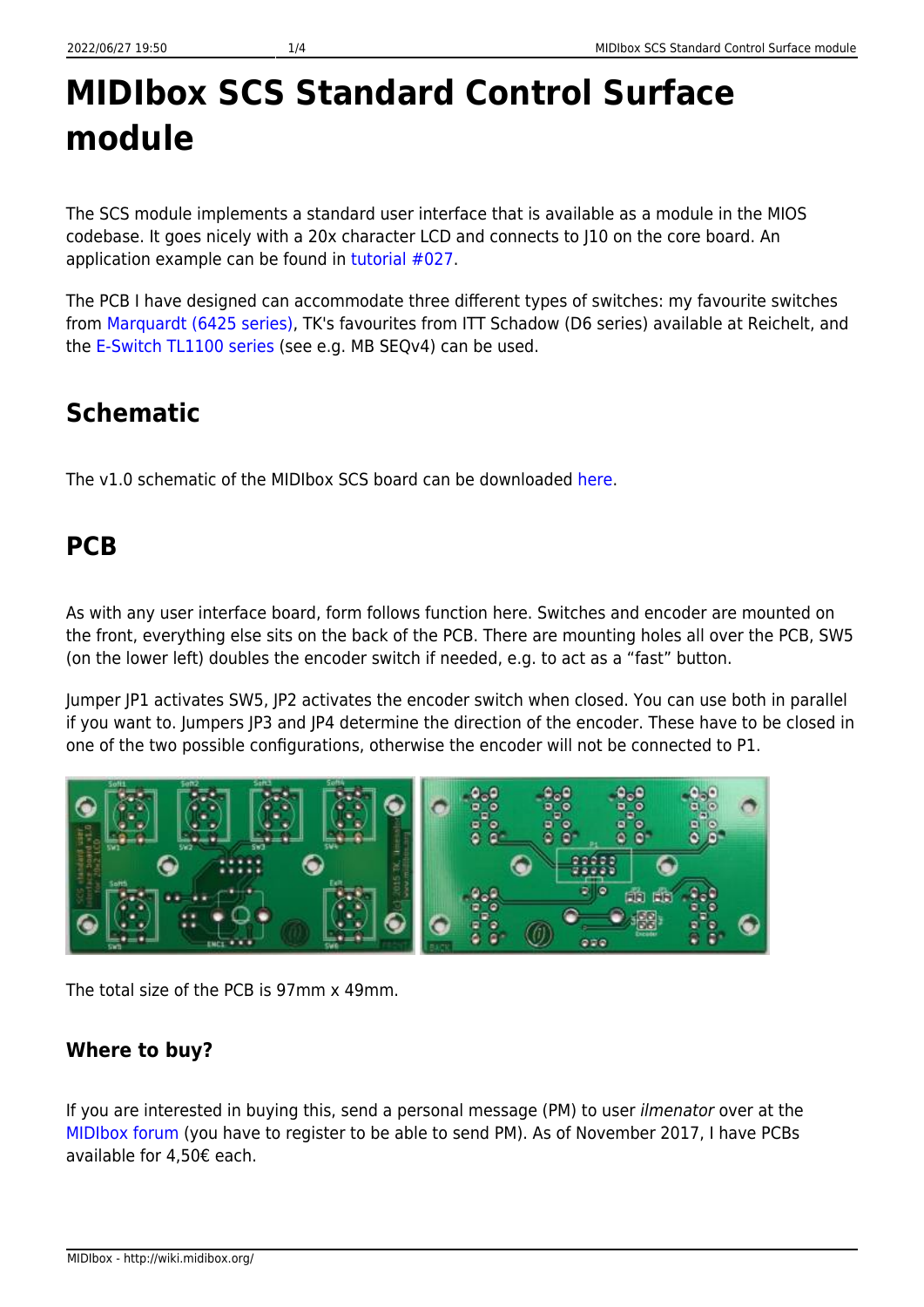### **Switches**

At least three different switches can be used.

#### **Marquardt 6425 series**



#### **ITT Schadow D6 series**

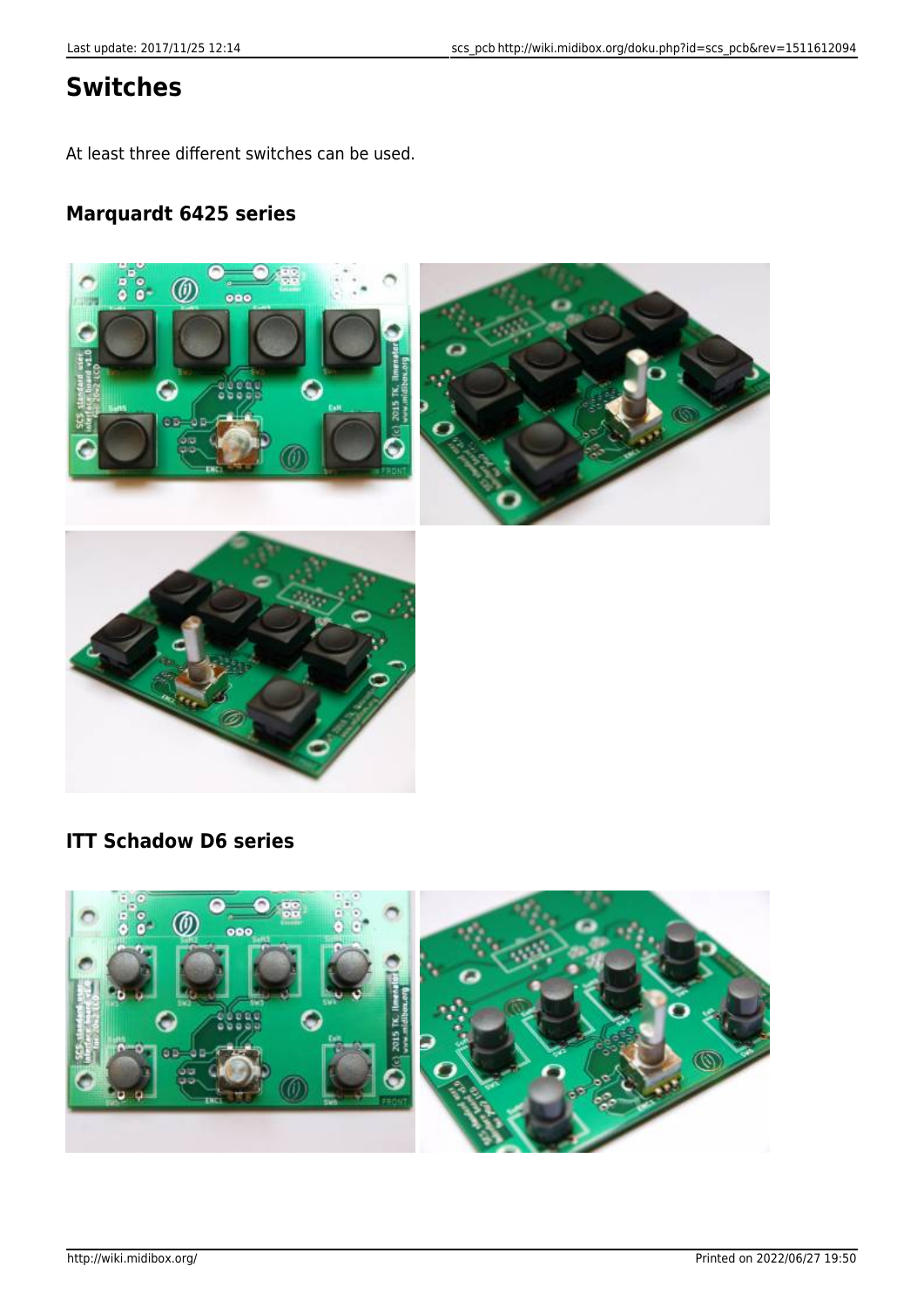MIDIbox - http://wiki.midibox.org/







#### **E-Switch 612-TL1100 series**